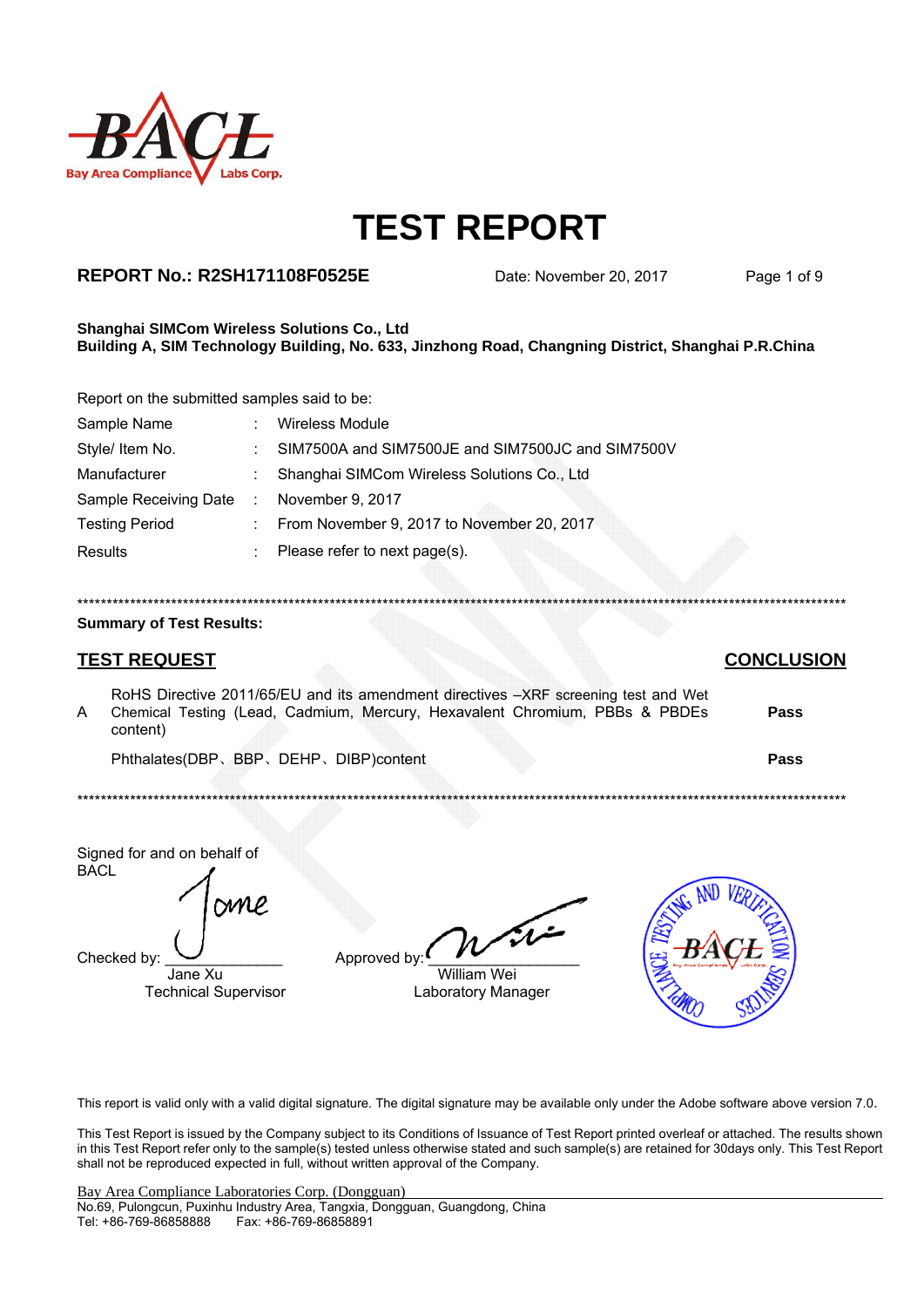

## **REPORT No.: R2SH171108F0525E** Date: November 20, 2017 Page 2 of 9

**Results:** 

### **A**、**RoHS Directive 2011/65/EU and its amendment directives**

#### **XRF screening test**

Test method: With reference to IEC62321-3-1:2013 screening by X-ray Fluorescence Spectroscopy (XRF)

| Seq.           | <b>Tested Part(s)</b>                                               | <b>Results</b> |           |           |           |           |  |
|----------------|---------------------------------------------------------------------|----------------|-----------|-----------|-----------|-----------|--|
| No.            |                                                                     | Pb             | Cd        | Hg        | cr        | <b>Br</b> |  |
| 1              | White/brown adhesive plastic with black/red printing(label) $(1-4)$ | <b>BL</b>      | <b>BL</b> | <b>BL</b> | <b>BL</b> | <b>BL</b> |  |
| $2^*$          | Silvery metal(shield) $(1)$ - $(4)$                                 | <b>BL</b>      | <b>BL</b> | <b>BL</b> | IN        | ---       |  |
| 3              | Silvery plated golden metal(frame) 1-3                              | <b>BL</b>      | <b>BL</b> | BL        | <b>BL</b> | ---       |  |
| 4              | Golden metal(frame) 4                                               | <b>BL</b>      | <b>BL</b> | BL        | <b>BL</b> | ---       |  |
| 5              | Black body with light brown printing(IC) $(1)$ -4                   | <b>BL</b>      | <b>BL</b> | <b>BL</b> | <b>BL</b> | BL        |  |
| 6              | Black/white body(resister) 1-4                                      | <b>BL</b>      | <b>BL</b> | <b>BL</b> | <b>BL</b> | <b>BL</b> |  |
| $\overline{7}$ | Brown body(capacitor) 1-4                                           | <b>BL</b>      | <b>BL</b> | <b>BL</b> | <b>BL</b> | <b>BL</b> |  |
| 8              | Silvery body(crystal) 1-4                                           | <b>BL</b>      | <b>BL</b> | <b>BL</b> | <b>BL</b> | <b>BL</b> |  |
| 9              | Black body(diode) 1-4                                               | <b>BL</b>      | <b>BL</b> | <b>BL</b> | <b>BL</b> | <b>BL</b> |  |
| 10             | Black body(triode) 1-4                                              | <b>BL</b>      | <b>BL</b> | BL        | <b>BL</b> | <b>BL</b> |  |
| 11             | Grey body(inductor) 1-4                                             | <b>BL</b>      | <b>BL</b> | BL        | <b>BL</b> | <b>BL</b> |  |
| 12             | Light green body(antenna) 1-4                                       | <b>BL</b>      | <b>BL</b> | <b>BL</b> | <b>BL</b> | <b>BL</b> |  |
| 13             | Grey body(EC) $(1-4)$                                               | <b>BL</b>      | <b>BL</b> | <b>BL</b> | <b>BL</b> | <b>BL</b> |  |
| 14             | Black body(IC) 1-4                                                  | <b>BL</b>      | <b>BL</b> | <b>BL</b> | <b>BL</b> | <b>BL</b> |  |
| 15             | White body(EC) $(1-4)$                                              | <b>BL</b>      | <b>BL</b> | <b>BL</b> | <b>BL</b> | <b>BL</b> |  |
| 16             | Blue body(EC) $(1-4)$                                               | <b>BL</b>      | <b>BL</b> | <b>BL</b> | <b>BL</b> | <b>BL</b> |  |
| 17             | Green PCB (1)-(4)                                                   | <b>BL</b>      | <b>BL</b> | <b>BL</b> | <b>BL</b> | <b>BL</b> |  |
| 18             | Silvery solder 1-4                                                  | <b>BL</b>      | <b>BL</b> | <b>BL</b> | <b>BL</b> | ---       |  |

Remark: ①SIM7500A ②SIM7500JE ③SIM7500JC ④SIM7500V

This report is valid only with a valid digital signature. The digital signature may be available only under the Adobe software above version 7.0.

\*\*\*\*\*\*\*\*\*\*\*\*\*\*\*\*\*\*\*\*\*\*\*\*\*\*\*\*\*\*\*\*\*\*\*\*\*\*\*\*\*\*\*\*\*\*\*\*\*\*\*\*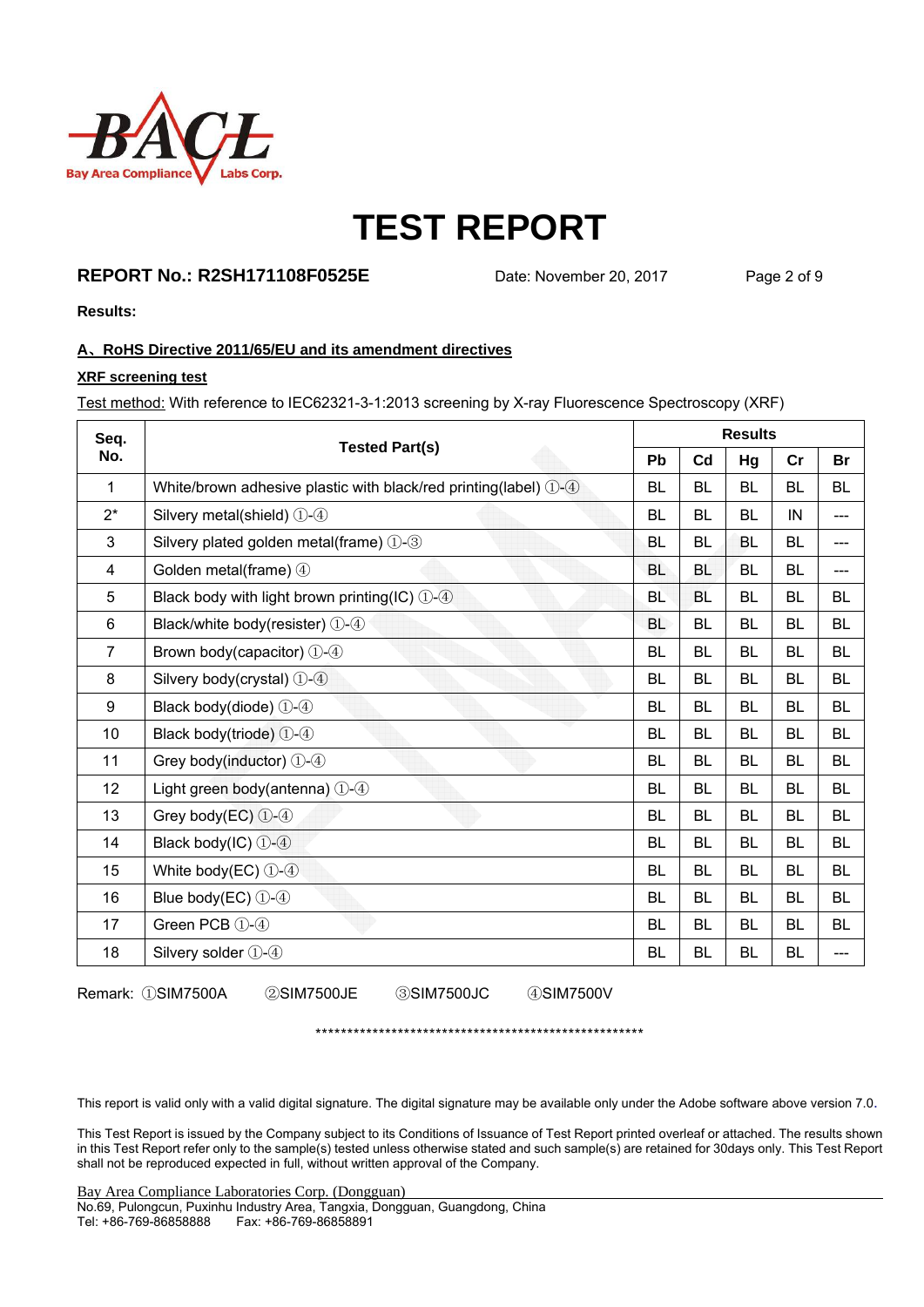

## **REPORT No.: R2SH171108F0525E** Date: November 20, 2017 Page 3 of 9

### Remark:

(1)

- = Not Conducted
- $* = Pb, Hg$ , UV-Vis (for Cr(Ⅵ)) and GC-MS (for PBBs, PBDEs) are recommended to be performed, if Results were obtained by XRF for primary screening, and further chemical testing by ICP (for Cd, the concentration exceeds the below warning value according to IEC62321-3-1:2013.

| <b>Element</b> | Unit  | <b>Polymers</b>                        | Metal                                         | <b>Composite Material</b>                        |
|----------------|-------|----------------------------------------|-----------------------------------------------|--------------------------------------------------|
| Cd             | mg/kg | BL $\leq 70-3\sigma < X$<br><130+3σ≤OL | $BL≤70-3σ < X$<br>$<130+3\sigma \leq O L$     | $LOD < X < 150+3\sigma \leq OL$                  |
| Pb             | mg/kg | BL≤700-3σ< X<br><1300+3σ≤OL            | BL $\leq$ 700-3 $\sigma$ < X<br>$1300+3σ≤$ OL | BL $\leq$ 500-3 $\sigma$ < X<br>$<$ 1500+3σ≤OL   |
| Hg             | mg/kg | $BL≤700-3σ < X$<br><1300+3σ≤OL         | BL $\leq$ 700-3 $\sigma$ < X<br><1300+3σ≤OL   | $BL≤500-3σ < X$<br>$<$ 1500+3 $\sigma$ $\leq$ OL |
| Cr             | mg/kg | $BL≤700-3σ < X$                        | $B$ L≤700-3σ< X                               | $BL≤500-3σ < X$                                  |
| Br             | mg/kg | $B≤300-3σ < X$                         |                                               | BL $\leq$ 250-3 $\sigma$ < X                     |

- $BL = Below Limit$
- OL = Over Limit
- $IN = Inconclusive$
- LOD = Limit of Detection

This report is valid only with a valid digital signature. The digital signature may be available only under the Adobe software above version 7.0.

\*\*\*\*\*\*\*\*\*\*\*\*\*\*\*\*\*\*\*\*\*\*\*\*\*\*\*\*\*\*\*\*\*\*\*\*\*\*\*\*\*\*\*\*\*\*\*\*\*\*\*\*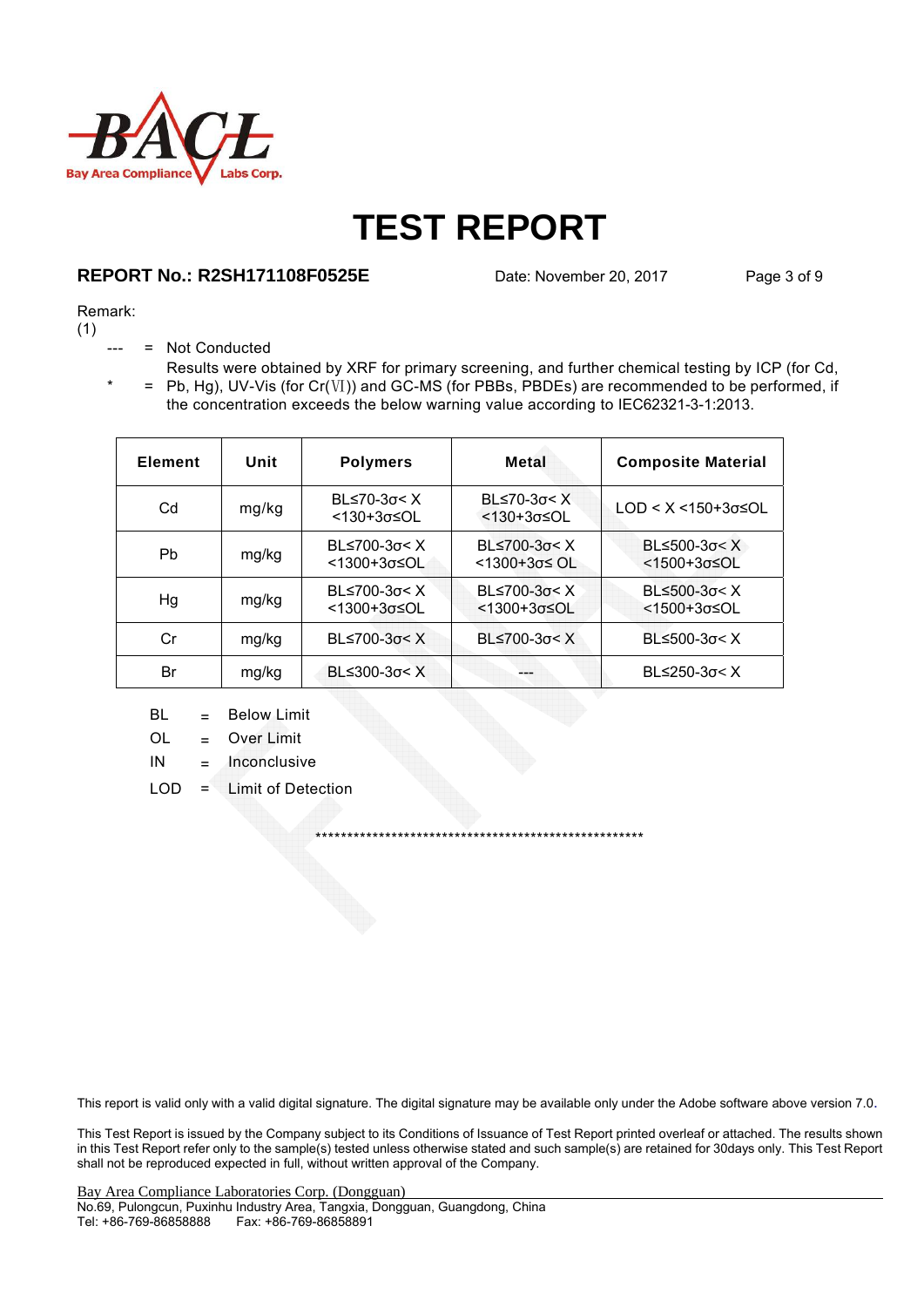

### **REPORT No.: R2SH171108F0525E** Date: November 20, 2017 Page 4 of 9

- (2) The XRF screening test for RoHS elements The reading may be different to the actual content in the sample be of non-uniformity composition.
- (3) The maximum permissible limit is quoted from RoHS directive 2011/65/EU:

| <b>RoHS Restricted Substances</b>     | <b>Maximum Concentration Value (mg/kg)</b><br>(by weight in homogenous materials) |
|---------------------------------------|-----------------------------------------------------------------------------------|
| Cadmium(Cd)                           | 100                                                                               |
| Lead(Pb)                              | 1000                                                                              |
| Mercury (Hg)                          | 1000                                                                              |
| Hexavalent Chromium $(Cr(VI))$        | 1000                                                                              |
| Polybrominated biphenyls (PBBs)       | 1000                                                                              |
| Polybrominate ddiphenylethers (PBDEs) | 1000                                                                              |

(4) As requested by applicant, only components shown in this report were screened by XRF spectroscopy for 2011/65/EU and its amendment directives, other components were not screened included in this report.

(5) Photo appendix is included.

### Disclaimers:

This XRF Screening report is for reference purposes only. The applicant shall make its/his/her own judgment as to whether the information provided in this XRF screening report is sufficient for its/his/her purposes.

The result shown in this XRF screening report will differ based on various factors, including but not limited to, the sample size, thickness, area, surface flatness, equipment parameters and matrix effect(e.g. plastic, rubber, metal, glass, ceramic etc.). Further wet chemical pre-treatment with relevant chemical equipment analysis are required to obtain quantitative data.

\*\*\*\*\*\*\*\*\*\*\*\*\*\*\*\*\*\*\*\*\*\*\*\*\*\*\*\*\*\*\*\*\*\*\*\*\*\*\*\*\*\*\*\*\*\*\*\*\*\*\*\*

This report is valid only with a valid digital signature. The digital signature may be available only under the Adobe software above version 7.0.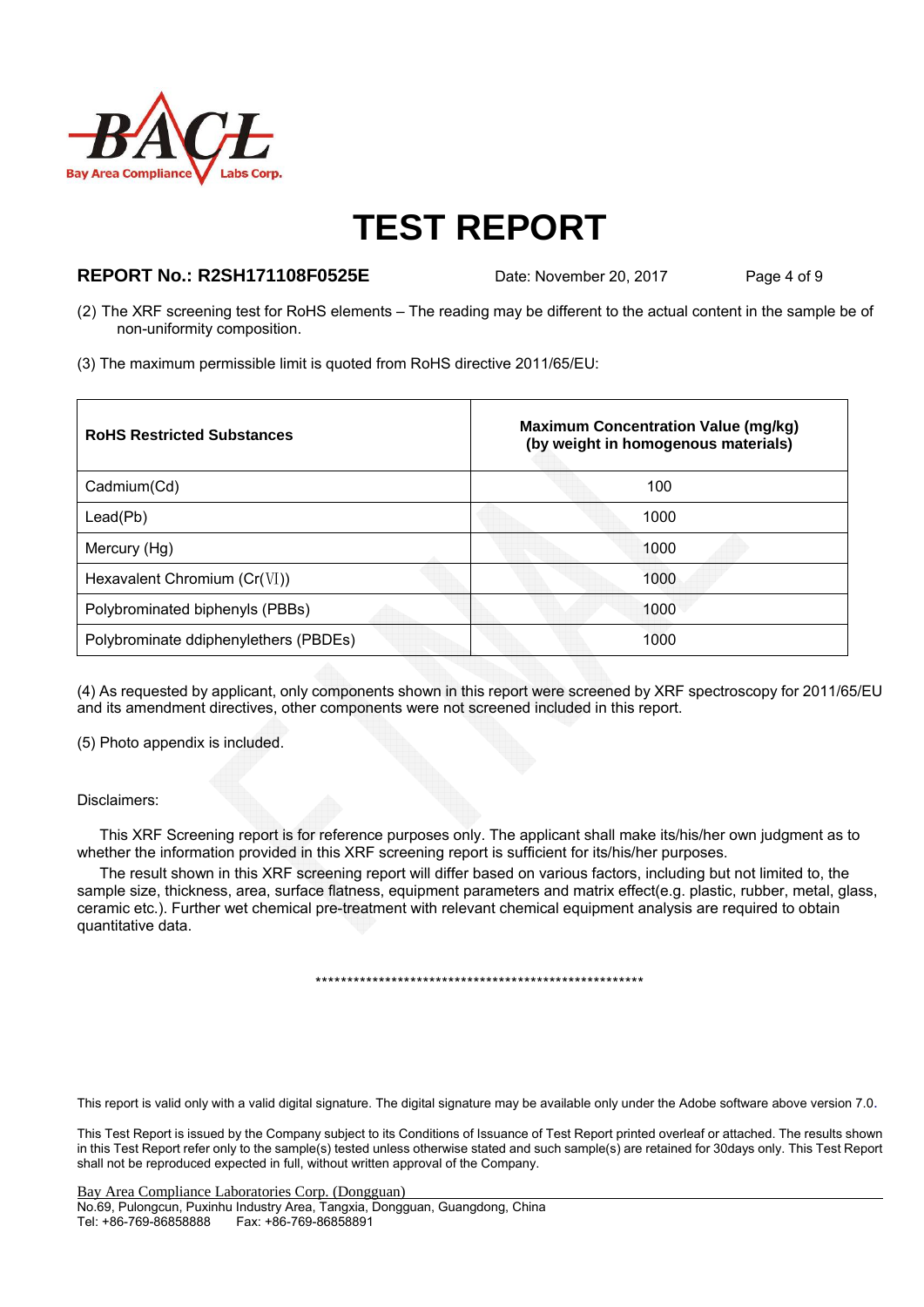

## **REPORT No.: R2SH171108F0525E** Date: November 20, 2017 Page 5 of 9

### **Wet Chemical Testing**:

#### Test method:

Hexavalent Chromium Content (For metal material): With reference to IEC 62321-7-1:2015, by boiling-water-extraction and analysis was performed by UV-visible spectrophotometer (UV-Vis)

### **1) The test results of Cr (VI)**

| <b>Item</b>                            |                         |            | <b>Results</b> |       |
|----------------------------------------|-------------------------|------------|----------------|-------|
|                                        | Unit                    | <b>MDL</b> | ົ              | Limit |
| <b>Hexavalent Chromium</b><br>(Cr(VI)) | $\mu$ g/cm <sup>2</sup> | 0.10       | N.D.           | $***$ |
| <b>Conclusion</b>                      |                         |            | <b>Pass</b>    |       |

Note:

- N.D. = Not Detected or less than MDL
- MDL = Method Detection Limit
- $mg/kg = ppm$
- $*** =$

a. The sample is positive for CrVI if the CrVI concentration is greater than 0.13  $\mu$  g/cm<sup>2</sup>. The sample coating is considered to contain CrVI

b. The sample is negative for CrVI if CrVI is ND (concentration less than 0.10  $\mu$  g/cm<sup>2</sup>). The coating is considered a non-CrVI based coating

c. The result between 0.10  $\mu$  g/cm2 and 0.13  $\mu$  g/cm<sup>2</sup> is considered to be inconclusive -unavoidable coating variations may influence the determination

For corrosion protection coatings on metals: Information on storage conditions and production date of the tested sample is unavailable and thus results of Cr(VI) represent status of the sample at the time of testing.

\*\*\*\*\*\*\*\*\*\*\*\*\*\*\*\*\*\*\*\*\*\*\*\*\*\*\*\*\*\*\*\*\*\*\*\*\*\*\*\*\*\*\*\*\*\*\*\*\*\*\*\*

This report is valid only with a valid digital signature. The digital signature may be available only under the Adobe software above version 7.0.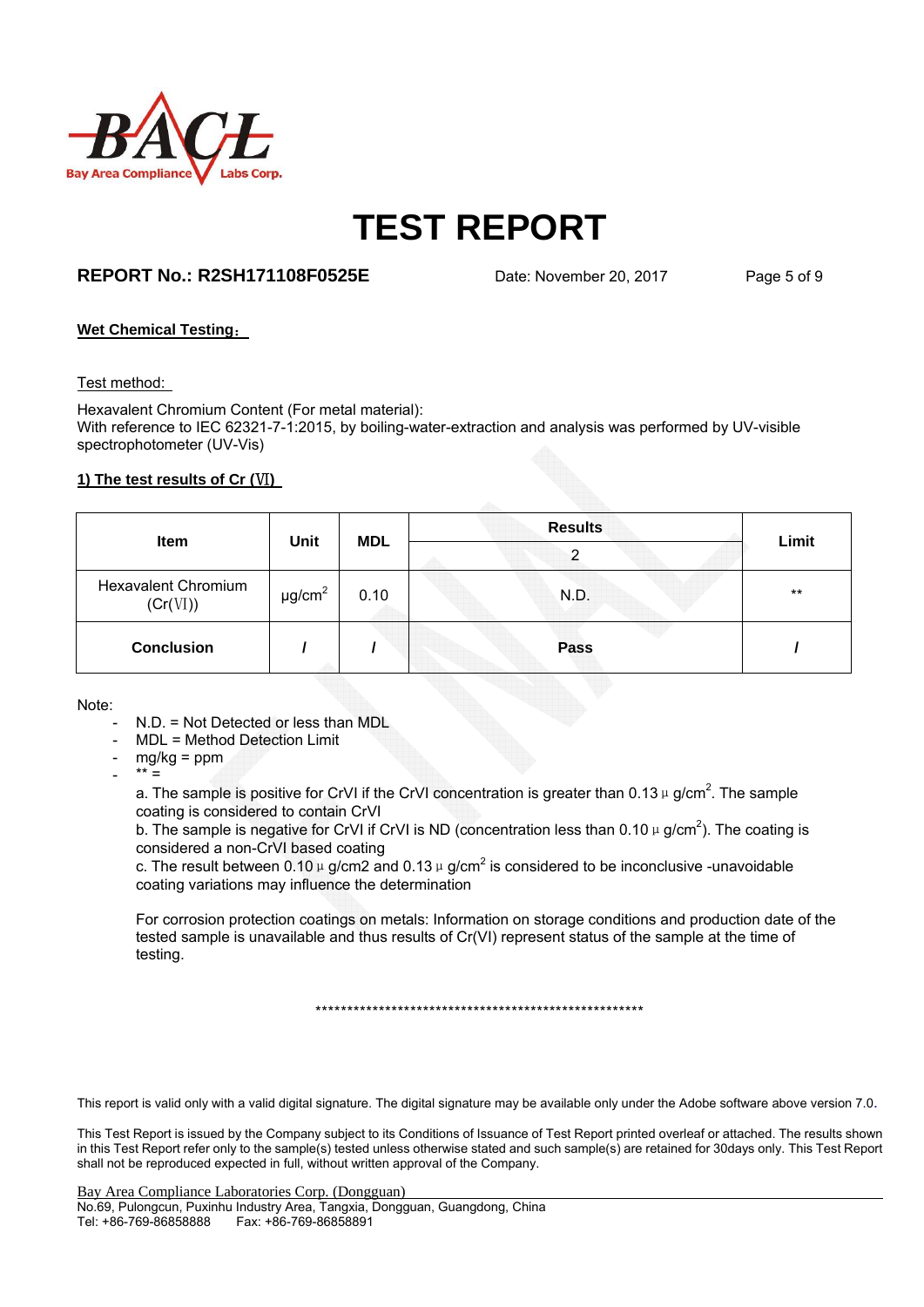

## **REPORT No.: R2SH171108F0525E** Date: November 20, 2017 Page 6 of 9

### **Phthalates(DBP**、**BBP**、**DEHP**、**DIBP)content**

Test method: With reference to IEC 62321-8(111/321/CD), by gas chromatographic-mass spectrometer (GC-MS)

| <b>Item</b>                         | Unit | <b>MDL</b> | <b>Results</b> |             |             |             |      | Limit |
|-------------------------------------|------|------------|----------------|-------------|-------------|-------------|------|-------|
|                                     |      |            | 1              | 5           | 6           | 7           | 8    |       |
| Dibutyl Phthalate (DBP)             | $\%$ | 0.003      | N.D.           | N.D.        | N.D.        | N.D.        | N.D. | 0.1   |
| Benzylbutyl Phthalate (BBP)         | $\%$ | 0.003      | N.D.           | N.D.        | N.D.        | N.D.        | N.D. | 0.1   |
| Bis-(2-ethylhexyl) Phthalate (DEHP) | $\%$ | 0.003      | 0.007          | N.D.        | N.D.        | N.D.        | N.D. | 0.1   |
| Diisobutyl Phthalate(DIBP)          | %    | 0.003      | N.D.           | N.D.        | N.D.        | N.D.        | N.D. | 0.1   |
| <b>Conclusion</b>                   |      |            | <b>Pass</b>    | <b>Pass</b> | <b>Pass</b> | <b>Pass</b> | Pass |       |

| <b>Item</b>                         | Unit | <b>MDL</b> | <b>Results</b> |      |             |      |             | Limit |
|-------------------------------------|------|------------|----------------|------|-------------|------|-------------|-------|
|                                     |      |            | 9              | 10   | 11          | 12   | 13          |       |
| Dibutyl Phthalate (DBP)             | %    | 0.003      | N.D.           | N.D. | N.D.        | N.D. | N.D.        | 0.1   |
| Benzylbutyl Phthalate (BBP)         | $\%$ | 0.003      | N.D.           | N.D. | N.D.        | N.D. | N.D.        | 0.1   |
| Bis-(2-ethylhexyl) Phthalate (DEHP) | $\%$ | 0.003      | N.D.           | N.D. | N.D.        | N.D. | N.D.        | 0.1   |
| Diisobutyl Phthalate(DIBP)          | %    | 0.003      | N.D.           | N.D. | N.D.        | N.D. | N.D.        | 0.1   |
| <b>Conclusion</b>                   |      |            | <b>Pass</b>    | Pass | <b>Pass</b> | Pass | <b>Pass</b> |       |

\*\*\*\*\*\*\*\*\*\*\*\*\*\*\*\*\*\*\*\*\*\*\*\*\*\*\*\*\*\*\*\*\*\*\*\*\*\*\*\*\*\*\*\*\*\*\*\*\*

This report is valid only with a valid digital signature. The digital signature may be available only under the Adobe software above version 7.0.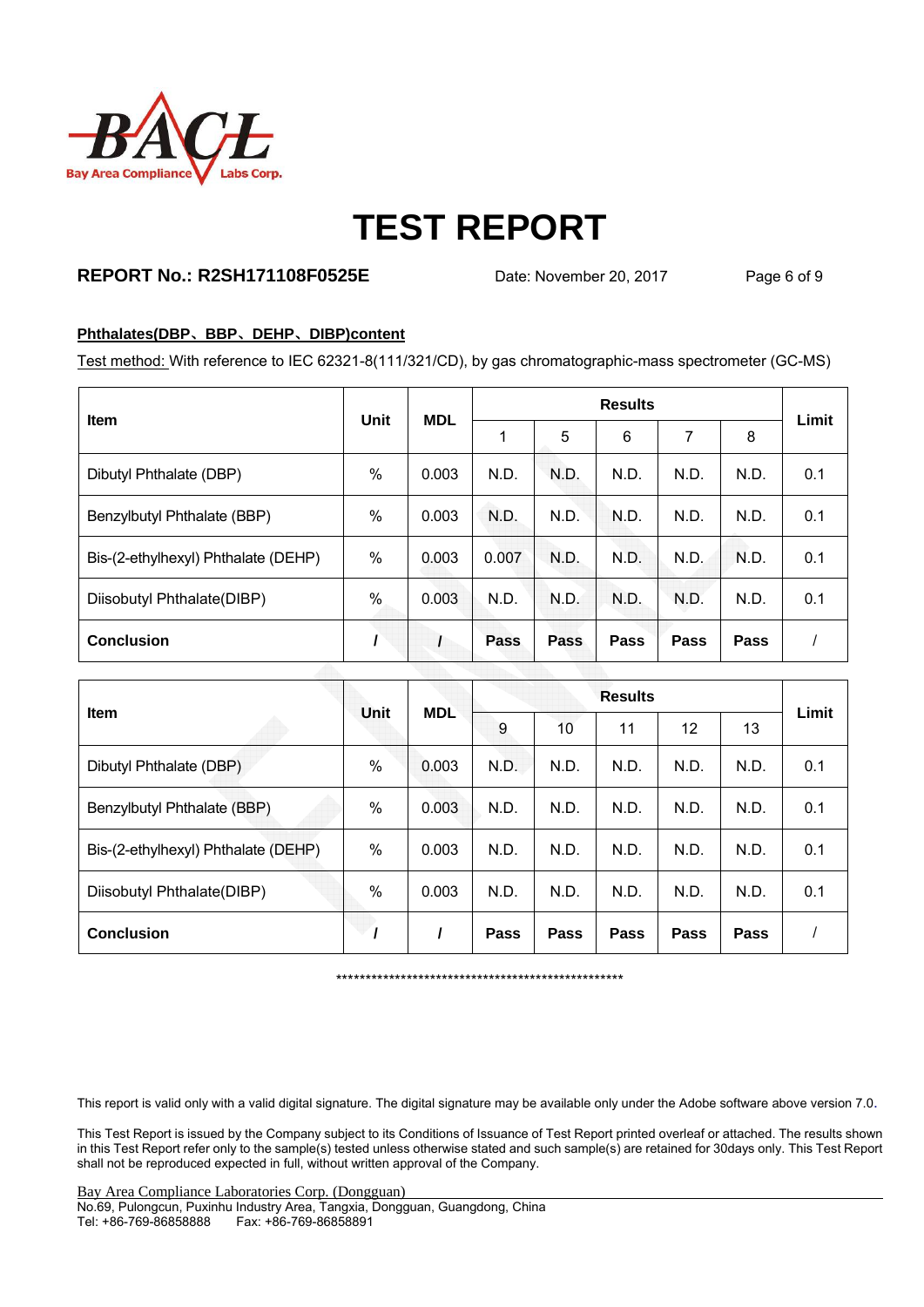

## **REPORT No.: R2SH171108F0525E**

Date: November 20, 2017

Page 7 of 9

| Item                                | <b>Unit</b> | <b>MDL</b> |      | Limit |      |      |     |
|-------------------------------------|-------------|------------|------|-------|------|------|-----|
|                                     |             |            | 14   | 15    | 16   | 17   |     |
| Dibutyl Phthalate (DBP)             | %           | 0.003      | N.D. | N.D.  | N.D. | N.D. | 0.1 |
| Benzylbutyl Phthalate (BBP)         | $\%$        | 0.003      | N.D. | N.D.  | N.D. | N.D. | 0.1 |
| Bis-(2-ethylhexyl) Phthalate (DEHP) | $\%$        | 0.003      | N.D. | N.D.  | N.D. | N.D. | 0.1 |
| Diisobutyl Phthalate(DIBP)          | %           | 0.003      | N.D. | N.D.  | N.D. | N.D. | 0.1 |
| <b>Conclusion</b>                   |             |            | Pass | Pass  | Pass | Pass |     |

Note:

- N.D. = Not Detected or less than MDL
- MDL = Method Detection Limit
- The results less than MDL are not taken into account while calculating the sum contents.
- % = Percentage by weight
- $-0.1\% = 1000$  mg/kg, mg/kg = ppm
- Photo appendix is included.  $\sim$

This report is valid only with a valid digital signature. The digital signature may be available only under the Adobe software above version 7.0.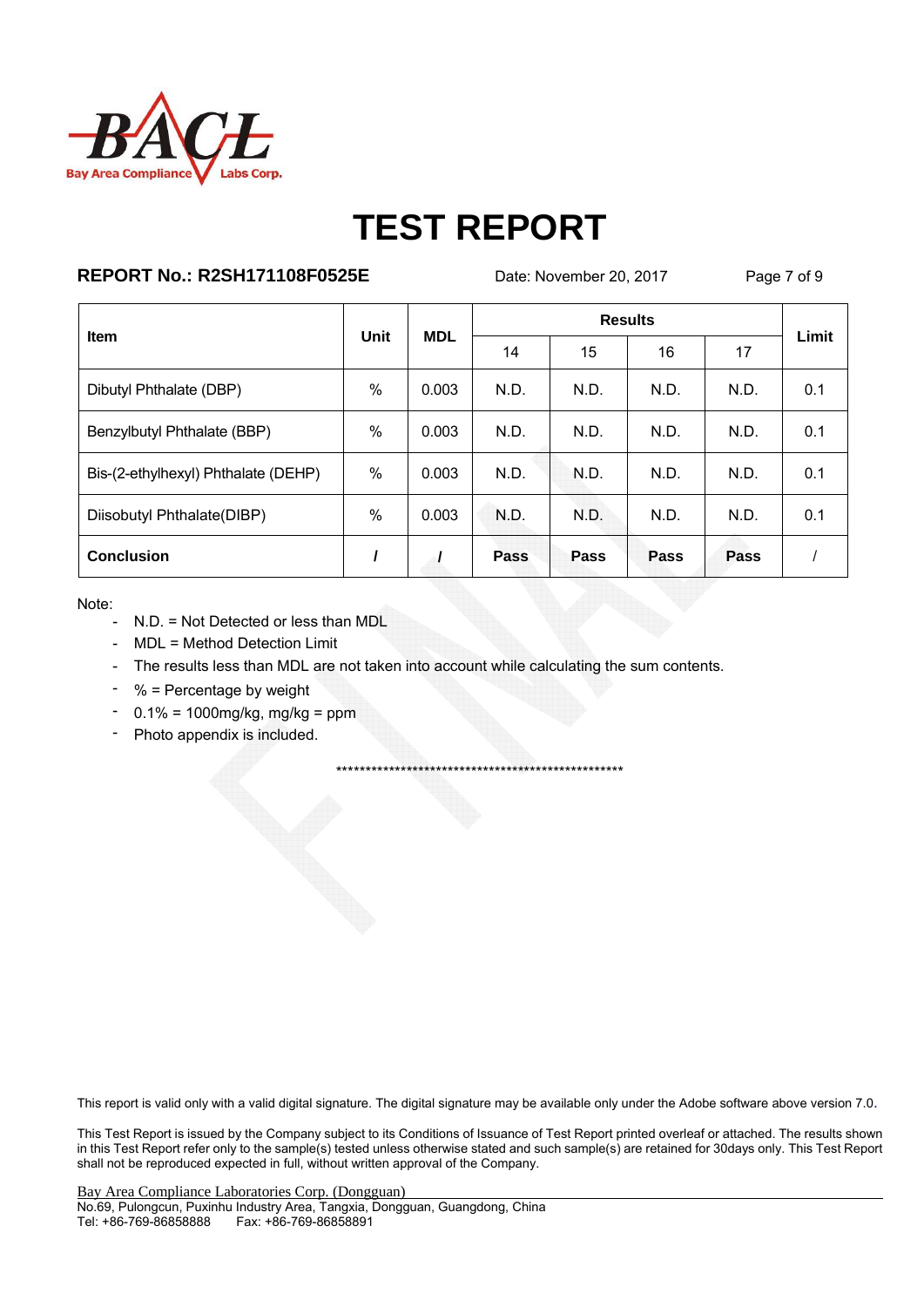

### **REPORT No.: R2SH171108F0525E** Date: November 20, 2017 Page 8 of 9

Photograph of Sample



This report is valid only with a valid digital signature. The digital signature may be available only under the Adobe software above version 7.0.